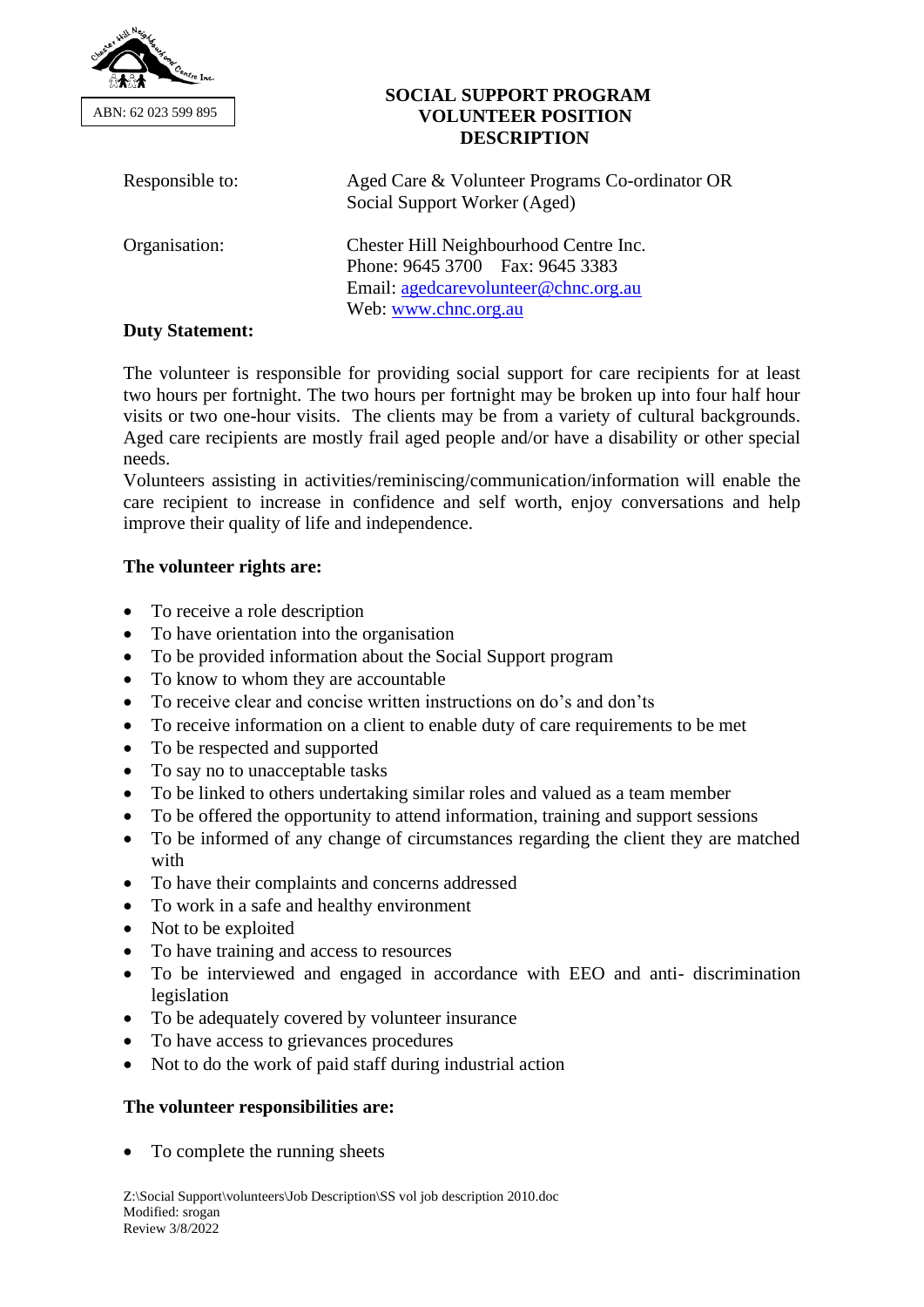- Contact the Coordinator, Social Support worker or supervisor in case your activity/volunteer work cannot be attended
- To abide by Chester Hill Neighbourhood Centre Inc. policies and procedures
- Ensure Work Health and Safety 'Act 2001' is applied at all time. Minimising the risk of harm to yourself and any other person at all times whilst volunteering.
- To follow the do's and don'ts of the Social Support program
- To inform your Coordinator or Social Support Worker in writing of any change of status in regards to your National Criminal History Police Check (i.e any criminal charges or convictions)

### **Skills and Requirements**

- A basic command of the English language and/or able to translate for Non English speaking residents.
- An interest in working with the aged, people with dementia, people with a disability and from different cultural background
- Experience or willingness to be trained in Aged Care or Community Services.
- Agree to and complete a National Criminal History Police Check and/or a Statutory Declaration according to the Program guidelines and requirements from the Department of Social Services.
- Commonsense approach
- Sound communication and listening skills
- Maturity and personal attributes are considered
- To be able to volunteer in a role that requires different level of communication
- It is preferred that volunteers are aged 18 years and over as there is a signed Memorandum of Understanding by the volunteer that could be legally binding. The project coordinator will assess the appropriateness of a person/student aged between 16 and 18 year and which requires parental consent and/or Statutory Declaration.

### **Confidentiality, privacy and dignity**

As a volunteer, your Social Support Worker will support you in understanding and practicing confidentiality and respecting privacy and dignity.

Confidentiality includes avoiding discussion of personal details with other visitors, family and the wider community.

Privacy can include both maintaining confidentiality and respecting the resident's right to maintain control of issues they consider to be personal. For example: This may include respecting a client's privacy during dressing or toileting, respecting the resident's right to discuss any issues they may not wish to discuss or any related issues.

Volunteer applicants agree or disagree to give their consent to release relevant information to Department of Social Services and Ageing, Disability and Home Care and other relevant agencies.

### **National Criminal History Police Record Checks**

National Criminal History Police Record Check certificates are valid for three years. If at any time the volunteer's situation and criminal history changes or is pending due to court proceedings the Co-ordinator or Social Support Worker must be notified immediately and you must not continue to visit clients until further notification by the organisation.